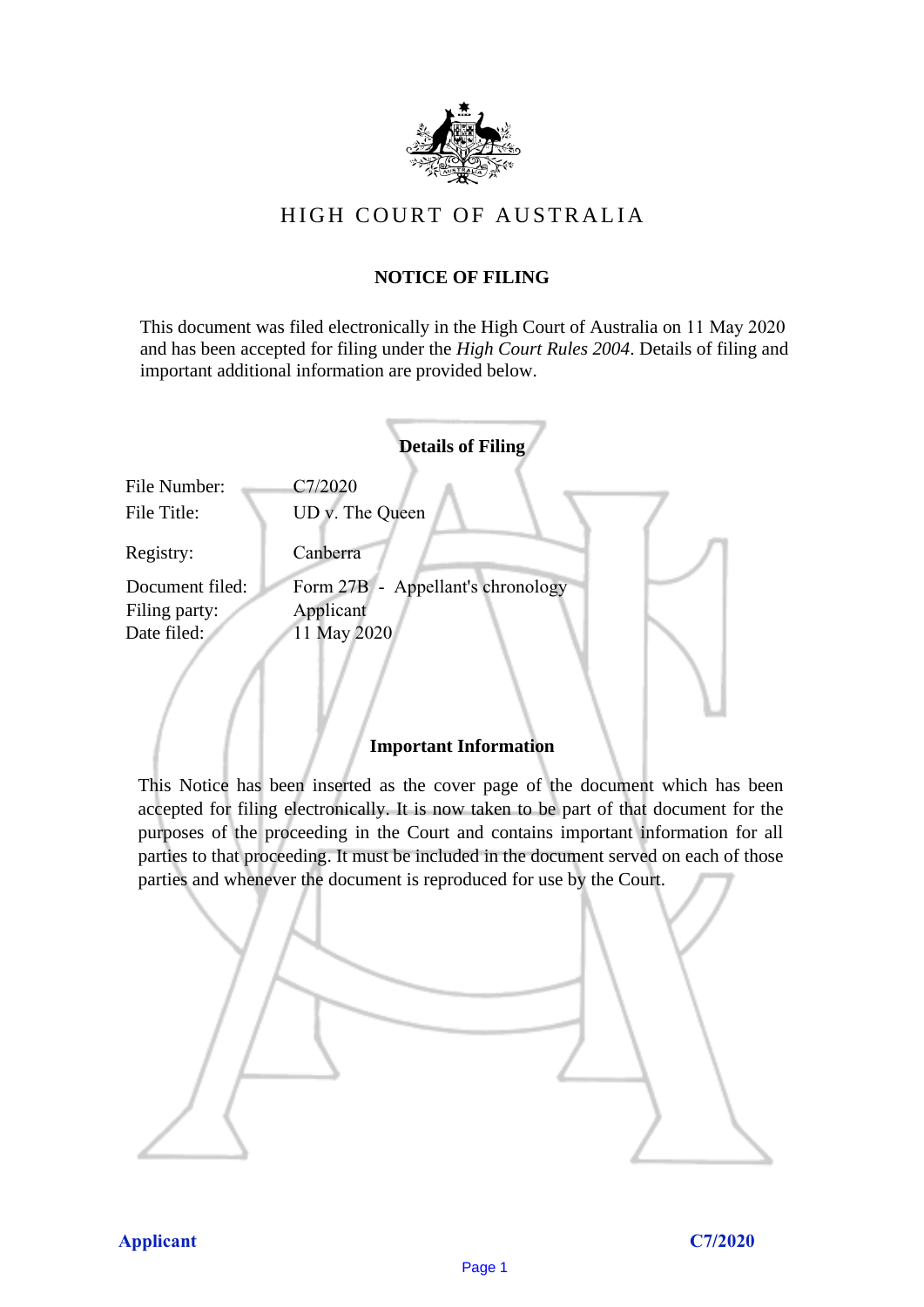#### C7/2020

#### UD

# IN THE HIGH COURT OF AUSTRALIA IN THE HIGH COURT OF AUSTRALIA CANBERRA REGISTRY No C7 of 2020

#### BETWEEN: **UD** BETWEEN:

# 10

## **APPLICANT'S CHRONOLOGY** APPLICANT'S CHRONOLOGY

## **PART I: CERTIFICATION** PARTI: CERTIFICATION

#### **PART II: CHRONOLOGY** PART Il: CHRONOLOGY

|                               | IN THE HIGH COURT OF AUSTRALIA                                                                 |              |                  |
|-------------------------------|------------------------------------------------------------------------------------------------|--------------|------------------|
|                               | <b>CANBERRA REGISTRY</b>                                                                       |              | No C7 of 2020    |
| <b>BETWEEN:</b>               |                                                                                                |              | <b>UD</b>        |
|                               |                                                                                                |              | Applicant        |
|                               |                                                                                                |              |                  |
|                               |                                                                                                |              | and              |
|                               |                                                                                                |              | <b>The Queen</b> |
|                               |                                                                                                |              | Respondent       |
|                               | <b>APPLICANT'S CHRONOLOGY</b>                                                                  |              |                  |
|                               |                                                                                                |              |                  |
|                               | <b>CERTIFICATION</b>                                                                           |              |                  |
|                               | 1. It is certified that this chronology is in a form suitable for publication on the internet. |              |                  |
|                               | PART II: CHRONOLOGY                                                                            |              |                  |
| <b>PART I:</b><br><b>Date</b> | <b>Event</b>                                                                                   | Reference    |                  |
| 30 March                      | The Applicant was due to stand trial on                                                        | CRB1 [7]-[9] |                  |
| 2020                          | Indictment SCC 282 of 2019 dated 30 March                                                      |              |                  |
|                               | 2020, with the trial listed to commence on 6                                                   |              |                  |
|                               | April 2020 before a judge and a jury of twelve.                                                |              |                  |
|                               | The Applicant and the Director of Public                                                       | AFM1 [6]     |                  |
|                               | Prosecutions ('DPP') were sent an email from                                                   |              |                  |
|                               | the associate to the trial judge in the following                                              |              |                  |
|                               | terms:                                                                                         |              |                  |
|                               | On behalf of the court I advise that the                                                       |              |                  |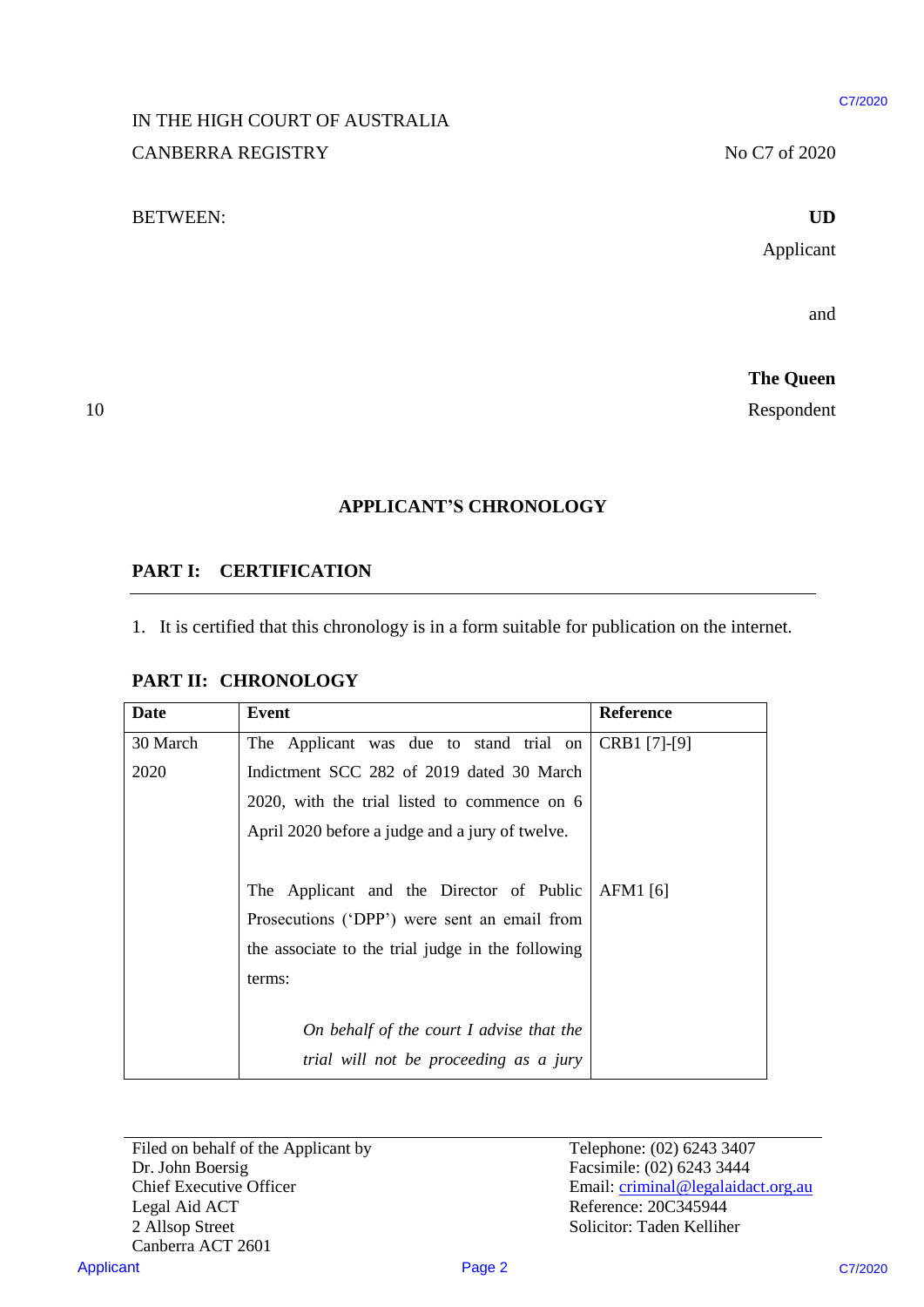|              | trial, but will remain listed. The parties                                                                                              |                | C7/2020 |
|--------------|-----------------------------------------------------------------------------------------------------------------------------------------|----------------|---------|
|              | should not at this stage assume that the                                                                                                |                |         |
|              | matter will not proceed.                                                                                                                |                |         |
|              |                                                                                                                                         |                |         |
| 1 April 2020 | Counsel for the Applicant sent an email to the                                                                                          | AFM2 [8]       |         |
|              | trial judge's associate querying:                                                                                                       |                |         |
|              | In circumstances where [UD] has not                                                                                                     |                |         |
|              | made an election for a judge alone trial                                                                                                |                |         |
|              | and the Court is not in a position to                                                                                                   |                |         |
|              | empanel a jury, can you please advise                                                                                                   |                |         |
|              | how the matter would proceed on                                                                                                         |                |         |
|              | Monday?                                                                                                                                 |                |         |
|              | Later that day, the trial judge's associate                                                                                             | AFM3 [10]-[11] |         |
|              | responded, stating:                                                                                                                     |                |         |
|              |                                                                                                                                         |                |         |
|              | The matter will only proceed on Monday                                                                                                  |                |         |
|              | if legislation is introduced rendering the                                                                                              |                |         |
|              | matter a judge alone trial.                                                                                                             |                |         |
| 2 April 2020 | The ACT Legislative Assembly had introduced                                                                                             |                |         |
|              | to it the COVID-19 Emergency Response Bill                                                                                              |                |         |
|              | 2020 (ACT). It foreshadowed the insertion into                                                                                          |                |         |
|              | the Supreme Court Act 1933 (ACT) of s 68BA.                                                                                             |                |         |
| 3 April 2020 | The Applicant's matter was listed for mention                                                                                           | AFM4 [13]-[22] |         |
|              | before the trial judge. At the mention, the                                                                                             |                |         |
|              | Applicant confirmed that he sought to be tried                                                                                          |                |         |
|              | before a judge and jury of twelve. The trial                                                                                            |                |         |
|              | judge foreshadowed the possible application of s                                                                                        |                |         |
|              | 68BA, once enacted, to the Applicant's                                                                                                  |                |         |
|              | proceeding. The matter was adjourned to 16                                                                                              |                |         |
|              | April 2020, on which day the parties would                                                                                              |                |         |
|              | make submissions on s 68BA and its application                                                                                          |                |         |
|              | to the Applicant's trial.                                                                                                               |                |         |
| 8 April 2020 | The COVID-19 Emergency Response Act 2020<br>(ACT) came into force and the amendment to<br>insert s 68BA into the Supreme Court Act 1933 |                |         |
|              | (ACT) came into force.                                                                                                                  |                |         |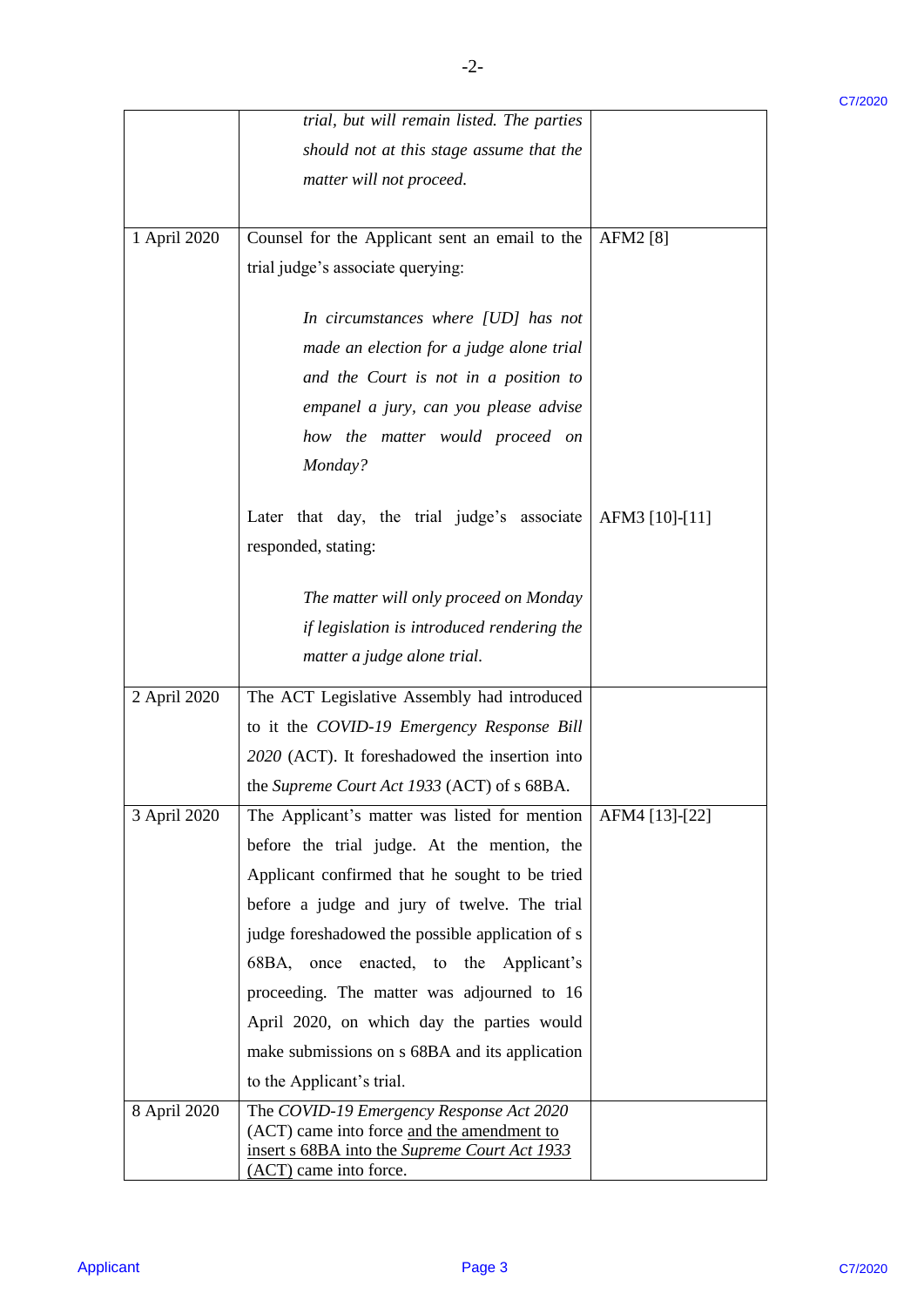C7/2020

|               |                                                        |                 | C7/2020 |
|---------------|--------------------------------------------------------|-----------------|---------|
| 9 April 2020  | The Applicant and the DPP were served with a s         | CRB $2$ [11]    |         |
|               | 68BA Notice that the Court proposed to have the        |                 |         |
|               | Applicant tried by judge alone.                        |                 |         |
| 14 April 2020 | Written submissions were filed with the                | CRB 3 [13]-[33] |         |
|               | Supreme Court of the Australian Capital                |                 |         |
|               | Territory by the DPP addressing the proposed           |                 |         |
|               | order. The DPP submitted that it would not be in       |                 |         |
|               | the interests of justice, were the Applicant man       |                 |         |
|               | ordered to be tried by judge alone. The                |                 |         |
|               | submissions also raised the possibility that s         |                 |         |
|               | 68BA is constitutionally invalid.                      |                 |         |
| 15 April 2020 | Written submissions were filed with the                | CRB 4 [35]-[47] |         |
|               | Supreme Court of the Australian Capital                |                 |         |
|               | Territory by the Applicant. They spoke to the          |                 |         |
|               | statutory construction of s 68BA, its application      |                 |         |
|               |                                                        |                 |         |
|               | to the Applicant man's proceeding, and to the          |                 |         |
|               | possibility that s 68BA is <i>simpliciter</i> invalid. |                 |         |
| 16 April 2020 | The parties appeared before the trial judge. The       | AFM5 [24]-[27]  |         |
|               | Applicant sought removal of his proceeding to          |                 |         |
|               | the Full Court, pursuant to $s$ 13(2) of the           |                 |         |
|               | Court Act 1933<br>(ACT).<br><b>Supreme</b><br>The      |                 |         |
|               | Application was refused. The trial judge               |                 |         |
|               | determined to hear argument on the proposed            |                 |         |
|               | order – on the assumption that s 68BA was valid        |                 |         |
|               | - and to defer the question of the statute's           |                 |         |
|               | validity to a time after he had ruled upon its         |                 |         |
|               | applicability to the Applicant's proceeding.           |                 |         |
|               | Following argument, the trial judge reserved his       |                 |         |
|               | decision.                                              |                 |         |
| 20 April 2020 | The trial judge concluded that a judge alone trial     | CRB 5 [49]-[62] |         |
|               | 'should be ordered'. However, his Honour               |                 |         |
|               | determined that he would not (formally) make           |                 |         |
|               | an order to that effect until the question of the      |                 |         |
|               | statute's validity had been resolved.                  |                 |         |
| 22 April 2020 | The Applicant filed an application for removal         |                 |         |
|               |                                                        |                 |         |